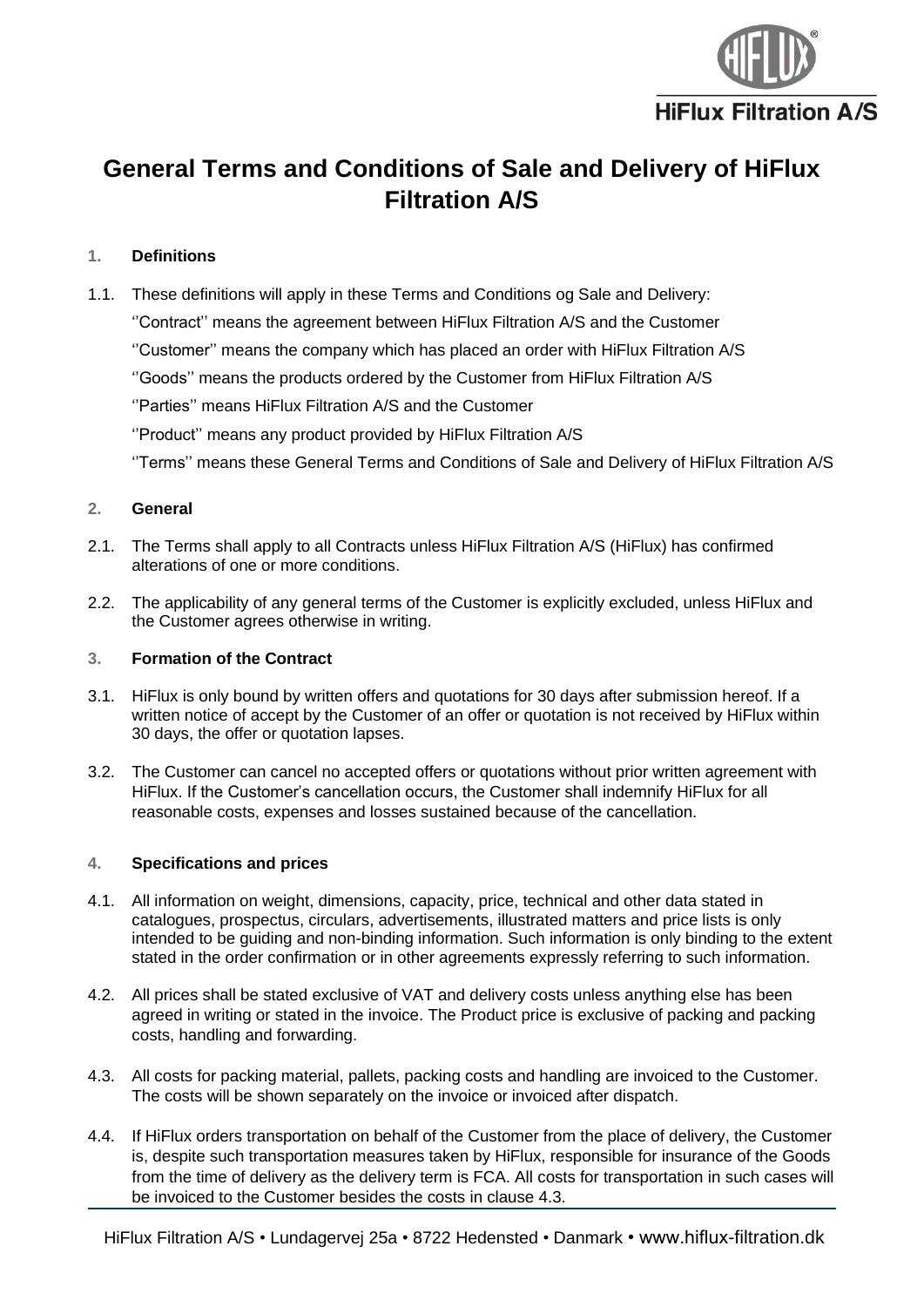

- 4.5. If a Contract has been entered into in another currency than Euro or DKK HiFlux reserves the right to adjust the prices because of exchange rate fluctuation before payment in full.
- 4.6. HiFlux reserves the right to adjust prices without prior notification if, after issuing the order confirmation, but before the invoice date, alterations occur in the currency exchange rate or increases occur in import duties, transport charges, tariffs, indirect taxes, excise duties, fees, price changes at HiFlux' suppliers or price changes for material etc., or in other similar charges which involve an increase of the costs connected with the manufacturing and producing of the Goods. Further changes to the design of the delivery after the order confirmation may also result in an increase in the price.
- 4.7. If the delivery is made by successive deliveries HiFlux reserves the right to change the prices under the above-mentioned Clause [4.1](#page-0-1) for each individual partial delivery unless anything else has been agreed in writing.
- 4.8. A surcharge of 500 DKK will be added to all orders with a value below 500 DKK.

## **5. Delivery**

- 5.1. Unless otherwise agreed upon in writing, delivery is made as "Free Carrier" **"FCA"**, under "Incoterms 2020".
- 5.2. If the Contract involves customer-supplied parts, the delivery time applies from HiFlux's receipt of the customer-supplied parts.
- 5.3. All dates of delivery stated in an offer or quotation are approximate and should be non-binding. HiFlux is not liable for any losses or damages suffered by the Customer caused by a change in the approximate time of delivery.
- 5.4. Times of delivery stated by HiFlux in an offer or quotation may be adjusted due to the circumstances in clause [11](#page-4-0) or a default in deliveries from sub suppliers. The time of delivery will be deferred for a period corresponding to the duration of the delay in delivery. Delivery postponed referred to shall, in every respect, be having been effected in due time.
- <span id="page-1-0"></span>5.5. If a delay in delivery, caused by one or more of the above-mentioned circumstances, will likely last longer than 3 months, the Customer, and HiFlux, may cancel the Contract without paying compensation to the other Part.
- 5.6. HiFlux cannot be held liable for delays in delivery caused by transport circumstances beyond HiFlux's control.
- <span id="page-1-1"></span>5.7. If the delay is caused by other reasons than stated above the Customer only may cancel the Contract if the delay can be considered material and if HiFlux has not completed delivery 30 days after having received a written demand to this effect.
- 5.8. If the agreement is cancelled according to [5.5](#page-1-0) or [5.7](#page-1-1) above, HiFlux shall repay any payments made by the Customer, and the Customer shall return any part of the Goods already delivered.
- 5.9. Save from this, no claim for compensation, based on a delay of delivery, shall be accepted despite whether the liability for the said delay lies with HiFlux.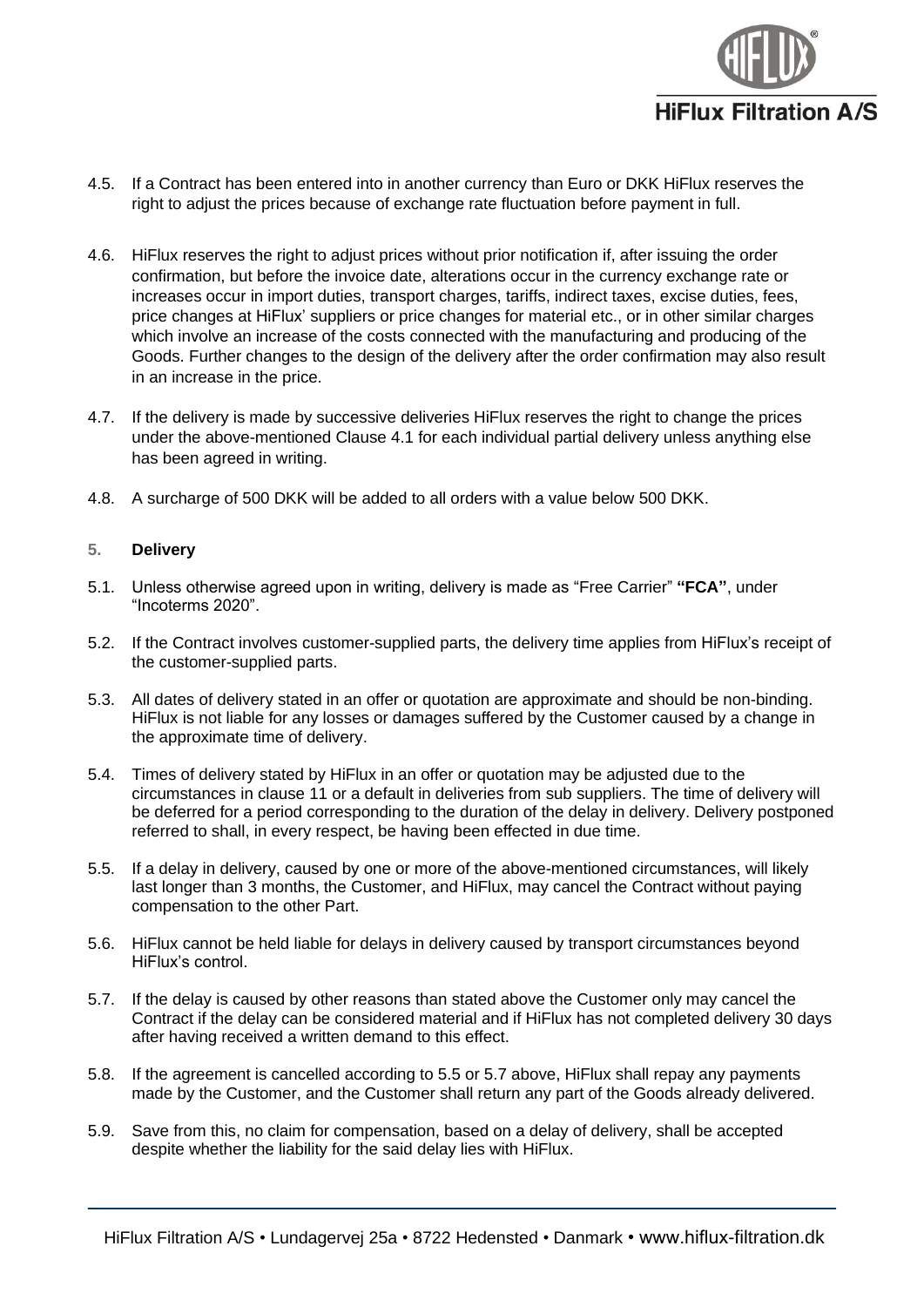

# **6. Terms of payment**

- 6.1. Unless otherwise agreed in writing, full payment of the Goods inclusive of invoiced expenses for freight, handling and packaging, must be settled within 30 calendar days of invoice. All credit is subject to prior approval by the current credit insurance company used by HiFlux or subject to obtaining an irrevocable bank on-demand guarantee.
- 6.2. After the due date for payment interest will accrue by 1.5 % per month or part of a month with compound interest.
- 6.3. The Customer may not set off counterclaims against the purchase price unless HiFlux recognizes the counterclaim in writing.
- 6.4. Where always credit is granted, HiFlux will retain the ownership of the Goods until payment in full has been made. If the Customer does not pay when due, HiFlux may take the Goods back without a court judgment under applicable law.
- 6.5. If delivery is made as successive delivery HiFlux is entitled to partial invoicing.
- 6.6. If the solvency of the Customer in HiFlux's sole opinion is reduced considerably after the offer was made, HiFlux may claim adequate security for the payment of the purchase price as a condition for completing the Contract.
- 6.7. HiFlux may cancel any pending Contracts and/or suspend any further deliveries until all due amounts have been paid in full.

#### <span id="page-2-2"></span>**7. Claims, replacements, and responsibility for defective Goods**

- 7.1. Claims must be made in writing to HiFlux within 14 days after the time when the defects or shortages concerned were discovered by the Customer or ought to have been discovered. Goods delivered over any order confirmations shall be returned to HiFlux within 4 months of receipt.
- <span id="page-2-0"></span>7.2. If Goods delivered by HiFlux prove defective, HiFlux undertakes to replace or repair such parts free. HiFlux's liability is limited to defects within the guarantee period. The guarantee period is 24 months, starting from the time of delivery from HiFlux. The validity of the claims is conditioned upon the Goods have been carefully stored and mounted correctly and operated under normal and recommended operating conditions.
- 7.3. HiFlux's liability does not cover wear damage caused by negligence by the Customer or by people in the service of the Customer, rust, corrosion, deposits owing to water, sand or other impurities, chemical or electrolytic processes, damage caused by unsuitable liquids or insufficient cooling or too high pressure.
- 7.4. HiFlux's liability does not cover defects resulting from incorrect information supplied by the Customer.
- <span id="page-2-1"></span>7.5. HiFlux's liability does not cover defects resulting from materials/design specifications supplied by the Customer. HiFlux must in all circumstances be allowed to inspect these defects. HiFlux's liability is limited to defects under the operating conditions agreed to in writing with the conclusion of the Contract.
- 7.6. The obligation of HiFlux to repair or replace defective parts under [7.2](#page-2-0) shall be fulfilled by delivery FCA of exchanged or repaired parts, unless otherwise agreed in writing. HiFlux is not responsible for dismantling the defective parts, nor is HiFlux responsible for installing or assembling the new or repaired parts. HiFlux shall not be liable for the Customer's cost**.**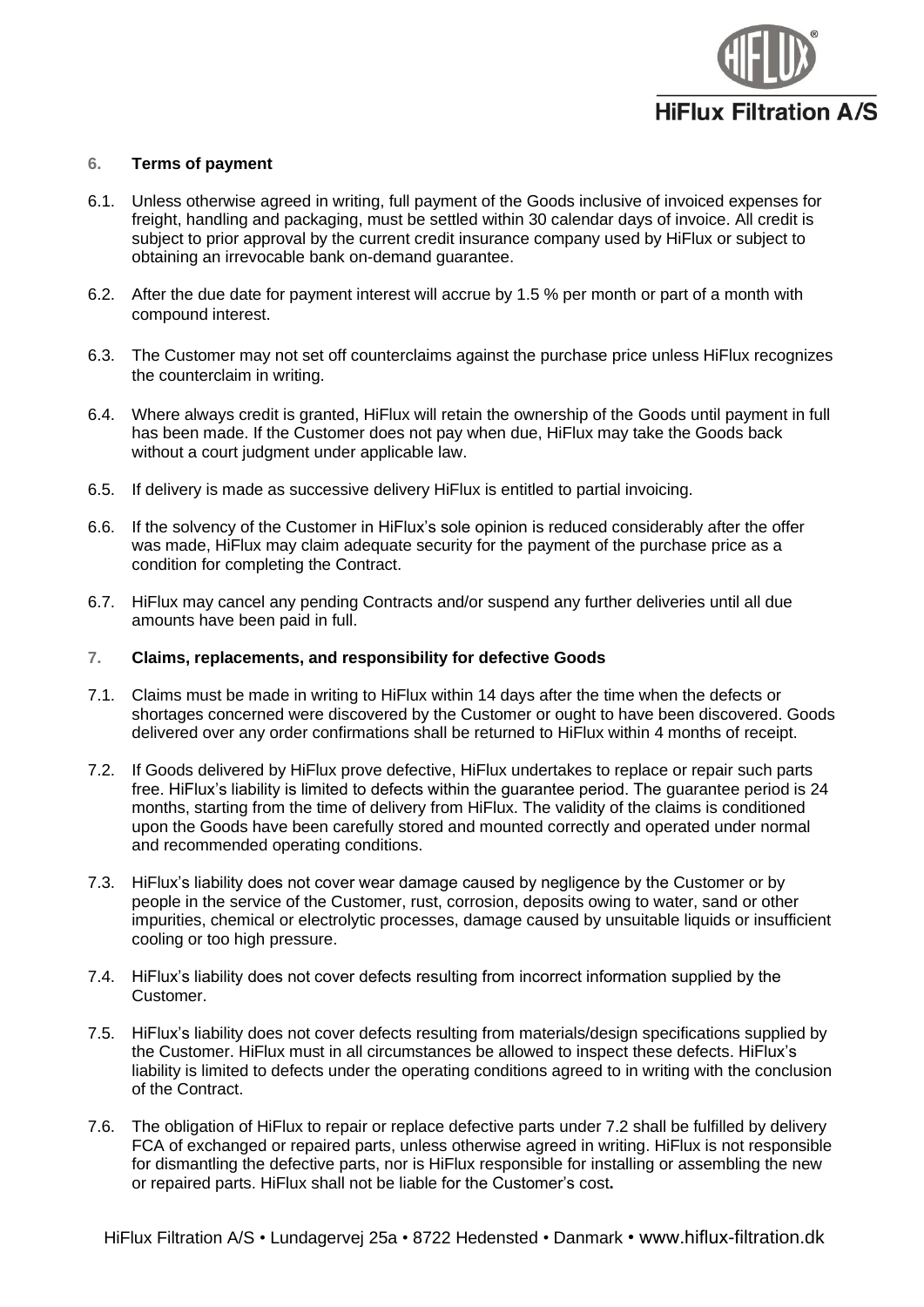

- 7.7. For purchased parts delivered by sub-suppliers, which make up the whole of HiFlux's delivery, HiFlux undertakes liability only to the same extent as HiFlux's suppliers.
- 7.8. If the parts supplied by HiFlux are mounted in a system for which the Customer has also used unoriginal parts (i.e., parts supplied through an unauthorised supplier), HiFlux assumes no liability for any damage, which may arise.
- 7.9. HiFlux is not liable to any further extent than stated above and HiFlux is thus not obliged to pay compensation nor liable for any consequential damage or other indirect loss such as loss of profits unless it can be substantiated that HiFlux has acted gross negligent.
- 7.10. For repaired and reconditioned parts, HiFlux undertakes the same liability as stated in [7.2](#page-2-0) [7.5.](#page-2-1)

## **8. Repair, reconditioning, replacements parts**

- 8.1. For parts sent to HiFlux for repair, reconditioning, assembling, adaptation, or other processes, the forwarding to HiFlux's workshop shall be for the account and risk of the Customer.
- 8.2. After receipt of the defective parts from the Customer HiFlux undertakes to investigate the defective parts to determine if the defects are covered by HiFlux' liability as stated in clause [7.](#page-2-2) If HiFlux is liable for the defect HiFlux will repair the defective part or deliver an exchanged part as stated in clause 7. If HiFlux is not liable for the defect the defective part will be sent back to the Customer at the cost and risk of the Customer.

#### <span id="page-3-0"></span>**9. Product liability**

- 9.1. HiFlux shall not be liable for damage to real and personal property, which occurs while the Goods are in the Customer's possession. Nor shall HiFlux be liable for damage to products, which are manufactured by the Customer, or to products in, which such are included. In all other instances, HiFlux shall be liable for damage to real and personal property on the same conditions, as those applying to personal injury, but such liability shall not exceed 1,000,000 DKK.
- 9.2. Under no circumstances shall HiFlux be liable for consequential loss, lost earnings, or other indirect loss.
- 9.3. To the extent, HiFlux might assume product liability towards any third party; the Customer shall indemnify HiFlux as far as HiFlux's liability has been limited by the preceding paragraphs.
- 9.4. If the claim for damage as described in this clause [9](#page-3-0) is lodged by a third party against one party, the latter shall forthwith inform the other Party thereof.
- 9.5. HiFlux and the Customer shall have to let themselves be summoned to the court examining claims for damages lodged against one of them based on damage allegedly caused by the Product. However, the contractual relationship between HiFlux and the Customer shall always be settled by arbitration under clause [12.](#page-4-1)
- 9.6. The above limitations in HiFlux's liability shall not apply where HiFlux has acted gross negligent.

# **10. Proprietary right and reproduction**

- 10.1. All drawings/technical specifications shall remain the property of HiFlux, and must not, neither in part nor in full, be copied, reproduced, published, or handed over to any third party without the prior consent of HiFlux.
- 10.2. Drawings/technical specifications to be used for installing and taking the parts into use shall

HiFlux Filtration A/S • Lundagervej 25a • 8722 Hedensted • Danmark • www.hiflux-filtration.dk